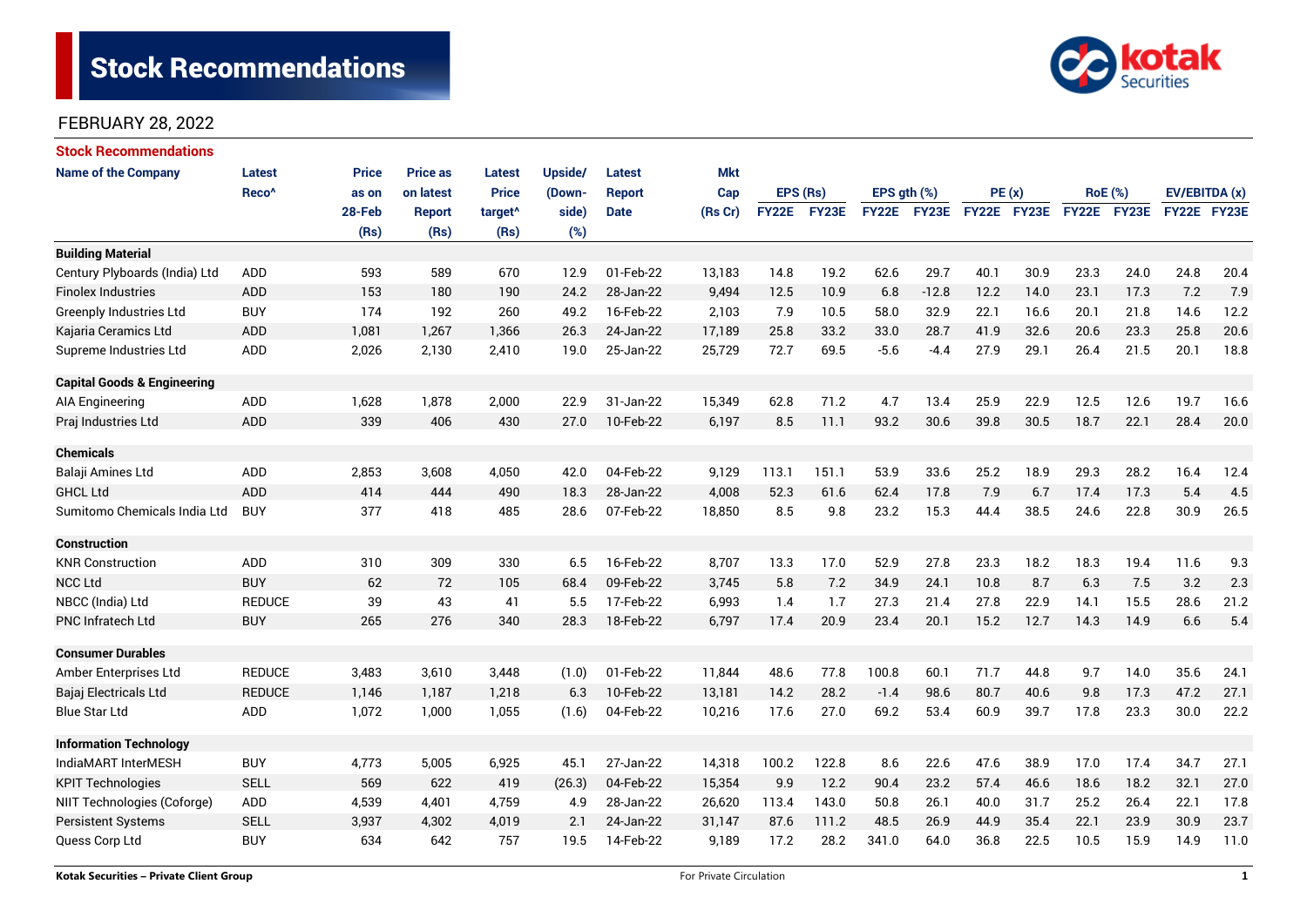

### FEBRUARY 28, 2022

| <b>Stock Recommendations</b>       |                   |              |                 |                     |         |               |         |             |       |               |             |             |      |                |      |               |      |
|------------------------------------|-------------------|--------------|-----------------|---------------------|---------|---------------|---------|-------------|-------|---------------|-------------|-------------|------|----------------|------|---------------|------|
| <b>Name of the Company</b>         | <b>Latest</b>     | <b>Price</b> | <b>Price as</b> | Latest              | Upside/ | Latest        | Mkt     |             |       |               |             |             |      |                |      |               |      |
|                                    | Reco <sup>^</sup> | as on        | on latest       | <b>Price</b>        | (Down-  | <b>Report</b> | Cap     | EPS (Rs)    |       | EPS $qth$ $%$ |             | PE(x)       |      | <b>RoE</b> (%) |      | EV/EBITDA (x) |      |
|                                    |                   | 28-Feb       | <b>Report</b>   | target <sup>^</sup> | side)   | <b>Date</b>   | (Rs Cr) | FY22E FY23E |       |               | FY22E FY23E | FY22E FY23E |      | FY22E FY23E    |      | FY22E FY23E   |      |
|                                    |                   | (Rs)         | (Rs)            | (Rs)                | (%)     |               |         |             |       |               |             |             |      |                |      |               |      |
| <b>Metals &amp; Mining</b>         |                   |              |                 |                     |         |               |         |             |       |               |             |             |      |                |      |               |      |
| <b>MOIL Ltd</b>                    | <b>BUY</b>        | 169          | 170             | 215                 | 27.5    | 18-Feb-22     | 4,493   | 14.5        | 16.4  | 95.9          | 13.1        | 11.6        | 10.3 | 11.5           | 12.2 | 5.6           | 4.2  |
| APL Apollo Tubes Ltd               | <b>BUY</b>        | 851          | 820             | 980                 | 15.1    | 28-Jan-22     | 21,280  | 21.0        | 27.0  | $-27.6$       | 28.6        | 40.5        | 31.5 | 26.7           | 26.8 | 23.3          | 18.5 |
| Oil & Gas                          |                   |              |                 |                     |         |               |         |             |       |               |             |             |      |                |      |               |      |
| Chennai Petroleum Corp             | <b>BUY</b>        | 101          | 104             | 127                 | 26.4    | 25-Jan-22     | 1,497   | 30.3        | 18.2  | 75.1          | $-39.9$     | 3.3         | 5.5  | 24.6           | 12.5 | 6.6           | 8.2  |
| <b>Gujarat Gas</b>                 | <b>ADD</b>        | 584          | 660             | 734                 | 25.7    | 10-Feb-22     | 40.172  | 18.7        | 26.7  | 0.5           | 42.8        | 31.2        | 21.9 | 24.3           | 27.3 | 19.1          | 13.8 |
| <b>MRPL</b>                        | <b>ADD</b>        | 40           | 47              | 50                  | 24.4    | 31-Jan-22     | 7,043   | 1.2         | 6.8   | $-137.5$      | 466.7       | 33.5        | 5.9  | 4.7            | 23.8 | 13.2          | 8.6  |
| <b>Paints</b>                      |                   |              |                 |                     |         |               |         |             |       |               |             |             |      |                |      |               |      |
| Akzo Nobel India Ltd               | <b>BUY</b>        | 1,882        | 1,887           | 2,670               | 41.9    | 14-Feb-22     | 8,790   | 57.9        | 67.2  | 27.3          | 16.1        | 32.5        | 28.0 | 17.9           | 19.7 | 19.6          | 16.7 |
| <b>Pharmaceuticals</b>             |                   |              |                 |                     |         |               |         |             |       |               |             |             |      |                |      |               |      |
| <b>Suven Pharmaceuticals</b>       | <b>REDUCE</b>     | 513          | 561             | 550                 | 7.1     | 17-Aug-21     | 13,039  | 16.9        | 21.1  | 19.0          | 24.9        | 30.4        | 24.3 | 27.6           | 26.5 | 23.7          | 18.5 |
| <b>Transportation</b>              |                   |              |                 |                     |         |               |         |             |       |               |             |             |      |                |      |               |      |
| Aegis Logistics Ltd                | <b>BUY</b>        | 169          | 216             | 310                 | 83.3    | 14-Feb-22     | 5,650   | 12.6        | 13.6  | 28.6          | 7.9         | 13.4        | 12.4 | 20.4           | 19.0 | 7.4           | 6.6  |
| Allcargo Global Logistics          | <b>BUY</b>        | 323          | 346             | 430                 | 33.3    | 15-Feb-22     | 7,938   | 27.7        | 31.3  | 246.3         | 13.0        | 11.6        | 10.3 | 21.2           | 20.1 | 6.2           | 5.2  |
| <b>Blue Dart Express</b>           | <b>BUY</b>        | 6,004        | 6,926           | 7,975               | 32.8    | 01-Feb-22     | 14,289  | 115.0       | 134.0 | 98.3          | 16.5        | 52.2        | 44.8 | 36.2           | 33.3 | 14.8          | 12.8 |
| <b>VRL Logistics Ltd</b>           | <b>BUY</b>        | 459          | 499             | 625                 | 36.3    | 04-Feb-22     | 4,183   | 11.3        | 18.3  | 117.3         | 61.9        | 40.6        | 25.1 | 14.3           | 21.6 | 12.9          | 9.7  |
| <b>Others</b>                      |                   |              |                 |                     |         |               |         |             |       |               |             |             |      |                |      |               |      |
| Bata India Ltd                     | <b>BUY</b>        | 1,813        | 1,895           | 2,380               | 31.3    | 10-Feb-22     | 23,384  | 27.0        | 36.6  | $-509.1$      | 35.6        | 67.1        | 49.5 | 16.3           | 19.4 | 32.8          | 26.2 |
| <b>Central Depository Services</b> | <b>REDUCE</b>     | 1,358        | 1.510           | 1,505               | 10.8    | 10-Feb-22     | 14,259  | 29.9        | 34.8  | 55.7          | 16.4        | 45.4        | 39.0 | 28.5           | 26.6 | 36.0          | 30.8 |
| EPL Ltd                            | <b>ADD</b>        | 158          | 187             | 205                 | 29.5    | 10-Feb-22     | 4,986   | 7.1         | 8.6   | $-6.6$        | 21.1        | 22.3        | 18.4 | 12.1           | 13.2 | 8.7           | 7.1  |
| JK Paper Ltd                       | <b>BUY</b>        | 224          | 232             | 295                 | 31.7    | 17-Feb-22     | 3,988   | 34.1        | 47.7  | 140.1         | 39.9        | 6.6         | 4.7  | 19.2           | 21.5 | 6.2           | 4.2  |
| Radico Khaitan Ltd                 | <b>REDUCE</b>     | 893          | 978             | 970                 | 8.6     | 07-Feb-22     | 11,879  | 21.2        | 26.1  | 4.4           | 23.1        | 42.1        | 34.2 | 15.0           | 16.1 | 26.8          | 23.0 |
| <b>VIP Industries Ltd</b>          | <b>REDUCE</b>     | 640          | 648             | 620                 | (3.1)   | 04-Feb-22     | 9,084   | 6.2         | 12.0  | $-187.3$      | 93.5        | 103.2       | 53.3 | 14.3           | 23.2 | 46.6          | 28.8 |
| Welspun Corp Ltd                   | <b>SELL</b>       | 142          | 173             | 120                 | (15.4)  | 14-Feb-22     | 3,759   | 11.9        | 9.2   | $-49.8$       | $-22.7$     | 11.9        | 15.4 | 7.8            | 5.9  | 4.3           | 4.8  |

*Source: Kotak Securities - Private Client Group*

All recommendations are with a 12 month perspective from the date of the report/update. Investors are requested to use their discretion while deciding the timing, quantity of investment as well as the exit.

NR NoRated. The investment rating and target price, if any, have been suspended temporarily. Such suspension is in compliance with applicable regulation(s) and/or Kotak Securities policies in circumstances when Kotak Secur

Or its affiliates is acting in an advisory capacity in a merger or strategic transaction involving this company and in certain other circumstances.

**NM Not meaningful**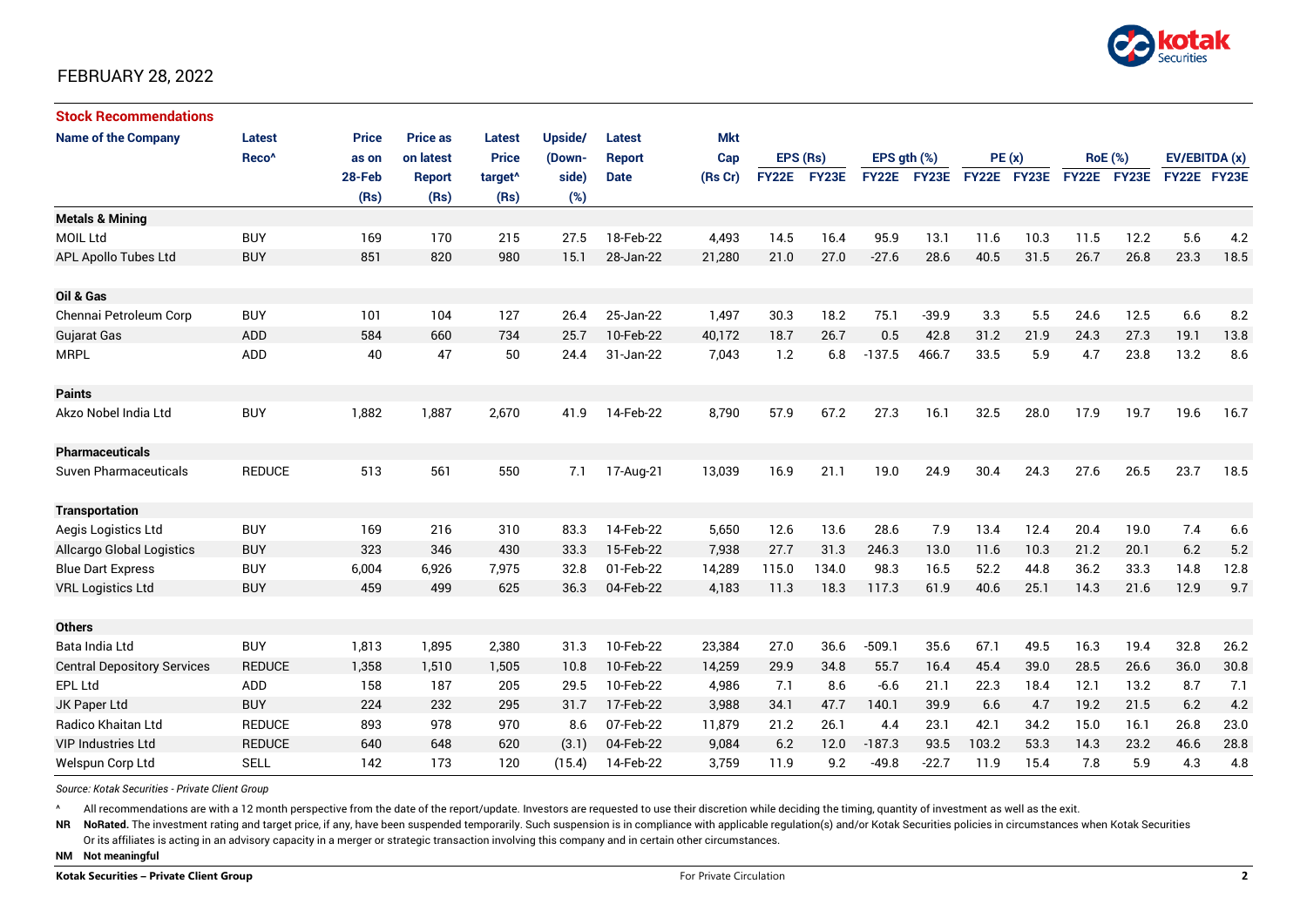

### FEBRUARY 28, 2022

## **RATING SCALE (PRIVATE CLIENT GROUP)**

#### **Definitions of ratings**

| <b>BUY</b>       |   | - We expect the stock to deliver more than 15% returns over the next 12 months                                                                                                                                                                                                                                                                                                                                                     |
|------------------|---|------------------------------------------------------------------------------------------------------------------------------------------------------------------------------------------------------------------------------------------------------------------------------------------------------------------------------------------------------------------------------------------------------------------------------------|
| <b>ADD</b>       |   | - We expect the stock to deliver 5% - 15% returns over the next 12 months                                                                                                                                                                                                                                                                                                                                                          |
| <b>REDUCE</b>    |   | - We expect the stock to deliver -5% - +5% returns over the next 12 months                                                                                                                                                                                                                                                                                                                                                         |
| <b>SELL</b>      |   | - We expect the stock to deliver $\lt$ -5% returns over the next 12 months                                                                                                                                                                                                                                                                                                                                                         |
| <b>NR</b>        |   | - Not Rated. Kotak Securities is not assigning any rating or price target to the stock.                                                                                                                                                                                                                                                                                                                                            |
|                  |   | The report has been prepared for information purposes only.                                                                                                                                                                                                                                                                                                                                                                        |
| <b>SUBSCRIBE</b> |   | $-$ We advise investor to subscribe to the IPO.                                                                                                                                                                                                                                                                                                                                                                                    |
| <b>RS</b>        |   | - Rating Suspended. Kotak Securities has suspended the investment rating and price target for this stock, either because there is not a sufficient fundamental basis for determining, or there<br>are legal, regulatory or policy constraints around publishing, an investment rating or target. The previous investment rating and price target, if any, are no longer in effect for this stock and<br>should not be relied upon. |
| <b>NA</b>        |   | $-$ Not Available or Not Applicable. The information is not available for display or is not applicable                                                                                                                                                                                                                                                                                                                             |
| <b>NM</b>        |   | - Not Meaningful. The information is not meaningful and is therefore excluded.                                                                                                                                                                                                                                                                                                                                                     |
| <b>NOTE</b>      | - | Our target prices are with a 12-month perspective. Returns stated in the rating scale are our internal benchmark.                                                                                                                                                                                                                                                                                                                  |

### **FUNDAMENTAL RESEARCH TEAM (PRIVATE CLIENT GROUP)**

| <b>Shrikant Chouhan</b>                                                                                | <b>Arun Agarwal</b>                                                                                             | <b>Amit Agarwal, CFA</b>            | <b>Hemali Dhame</b>      |
|--------------------------------------------------------------------------------------------------------|-----------------------------------------------------------------------------------------------------------------|-------------------------------------|--------------------------|
| <b>Head of Research</b>                                                                                | Auto & Auto Ancillary                                                                                           | <b>Transportation, Paints, FMCG</b> | Banking & Finance        |
| shrikant.chouhan@kotak.com                                                                             | arun.agarwal@kotak.com                                                                                          | agarwal.amit@kotak.com              | Hemali.Dhame@kotak.com   |
| +91 22 6218 5408                                                                                       | +91 22 6218 6443                                                                                                | +91 22 6218 6439                    | +91 22 6218 6433         |
| <b>Jatin Damania</b>                                                                                   | Purvi Shah                                                                                                      | <b>Rini Mehta</b>                   | K. Kathirvelu            |
| Metals & Mining, Midcap                                                                                | Pharmaceuticals                                                                                                 | <b>Research Associate</b>           | <b>Support Executive</b> |
| jatin.damania@kotak.com                                                                                | purvi.shah@kotak.com                                                                                            | rini.mehta@kotak.com                | k.kathirvelu@kotak.com   |
| +91 22 6218 6440                                                                                       | +91 22 6218 6432                                                                                                | +91 80801 97299                     | +91 22 6218 6427         |
| <b>Sumit Pokharna</b><br>Oil and Gas. Information Tech<br>sumit.pokharna@kotak.com<br>+91 22 6218 6438 | Pankaj Kumar<br><b>Construction, Capital Goods &amp; Midcaps</b><br>pankajr.kumar@kotak.com<br>+91 22 6218 6434 |                                     |                          |

#### **TECHNICAL RESEARCH TEAM (PRIVATE CLIENT GROUP)**

| <b>Shrikant Chouhan</b>    | <b>Amol Athawale</b>    |   |
|----------------------------|-------------------------|---|
| shrikant.chouhan@kotak.com | amol.athawale@kotak.com | F |
| +91 22 6218 5408           | +91 20 6620 3350        | S |
|                            |                         |   |

#### **Shrikant Chouhan Amol Athawale Sayed Haider** Research Associate [sayed.haider@kotak.com](mailto:sayed.haider@kotak.com) +91 22 62185498

#### **DERIVATIVES RESEARCH TEAM (PRIVATE CLIENT GROUP)**

[sahaj.agrawal@kotak.com](mailto:sahaj.agrawal@kotak.com) [prashanth.lalu@kotak.com](mailto:prashanth.lalu@kotak.com) [prasenjit.biswas@kotak.com](mailto:prasenjit.biswas@kotak.com) +91 22 6218 5497 +91 33 6615 6273

**Sahaj Agrawal Prashanth Lalu Prasenjit Biswas, CMT, CFTe**